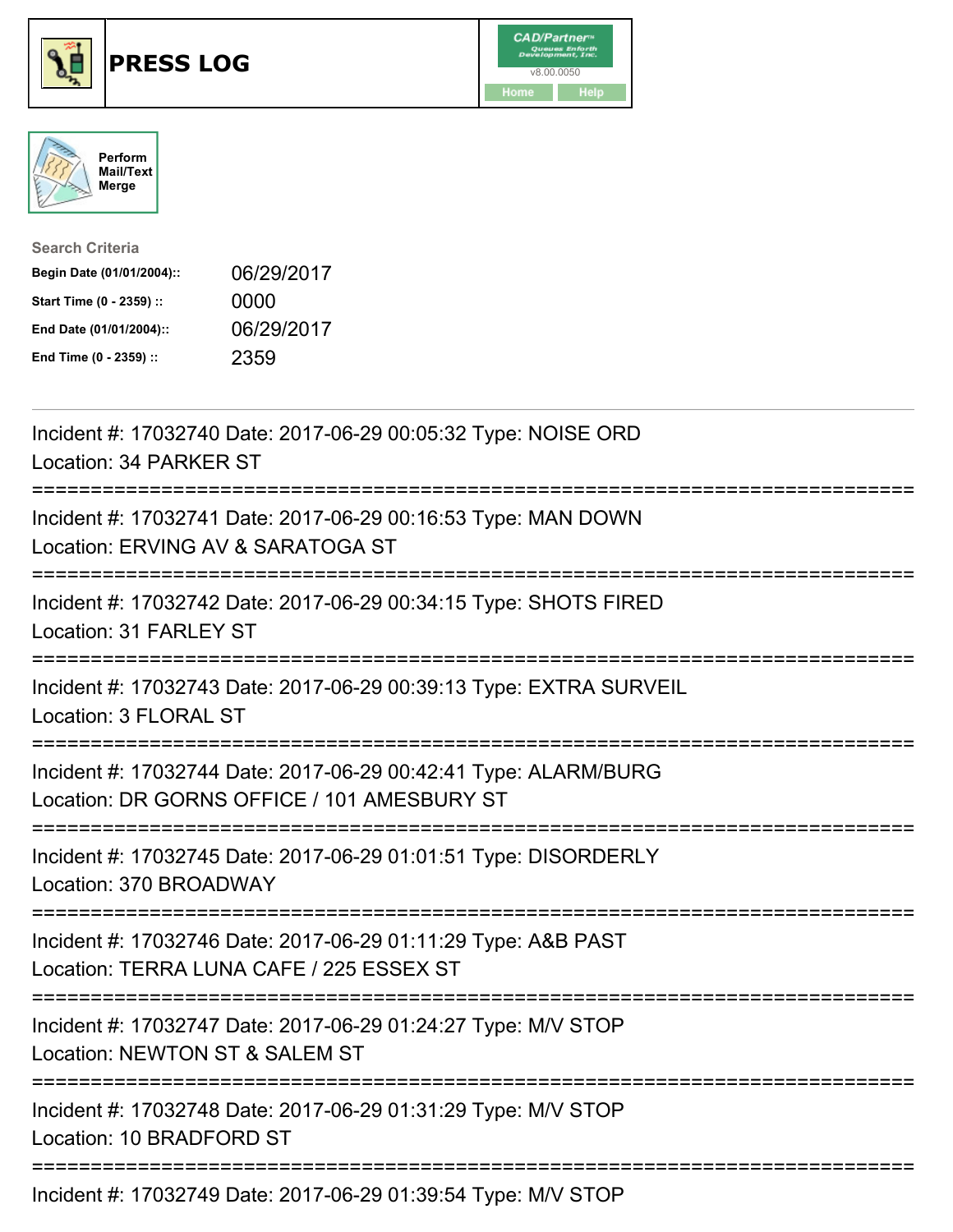| Location: HAVERHILL ST & NEWBURY ST<br>==========================                                                                |
|----------------------------------------------------------------------------------------------------------------------------------|
| Incident #: 17032750 Date: 2017-06-29 01:40:52 Type: M/V STOP<br>Location: BOSTON MARKET / 435 WINTHROP AV<br>================== |
| Incident #: 17032751 Date: 2017-06-29 01:42:22 Type: M/V STOP<br>Location: PARK ST & WALNUT ST                                   |
| Incident #: 17032752 Date: 2017-06-29 01:43:56 Type: M/V STOP<br>Location: 274 BROADWAY                                          |
| Incident #: 17032753 Date: 2017-06-29 01:56:10 Type: DOMESTIC/PROG<br>Location: 41 ALDER ST                                      |
| Incident #: 17032754 Date: 2017-06-29 02:05:26 Type: DRUG VIO<br>Location: FRANKLIN ST & BROADWAY                                |
| =========================<br>Incident #: 17032755 Date: 2017-06-29 02:22:33 Type: M/V STOP<br>Location: ANDOVER ST & BEACON ST   |
| Incident #: 17032756 Date: 2017-06-29 02:23:28 Type: DISTURBANCE<br>Location: 13 DUCKETT AV #48                                  |
| Incident #: 17032757 Date: 2017-06-29 02:41:03 Type: NOISE ORD<br>Location: HAVERHILL ST & JACKSON ST                            |
| Incident #: 17032758 Date: 2017-06-29 02:52:48 Type: M/V STOP<br>Location: ANDOVER ST & STATE ST                                 |
| Incident #: 17032759 Date: 2017-06-29 02:54:54 Type: INVESTIGATION<br>Location: 90 LOWELL ST                                     |
| Incident #: 17032760 Date: 2017-06-29 03:02:06 Type: M/V STOP<br>Location: HAVERHILL ST & JACKSON ST                             |
| Incident #: 17032761 Date: 2017-06-29 03:09:33 Type: M/V STOP<br>Location: LOWELL ST & RIVERSIDE DR                              |
| Incident #: 17032762 Date: 2017-06-29 03:24:36 Type: M/V STOP<br>Location: BRADFORD ST & FRANKLIN ST                             |
| Incident #: 17032763 Date: 2017-06-29 03:40:35 Type: M/V STOP                                                                    |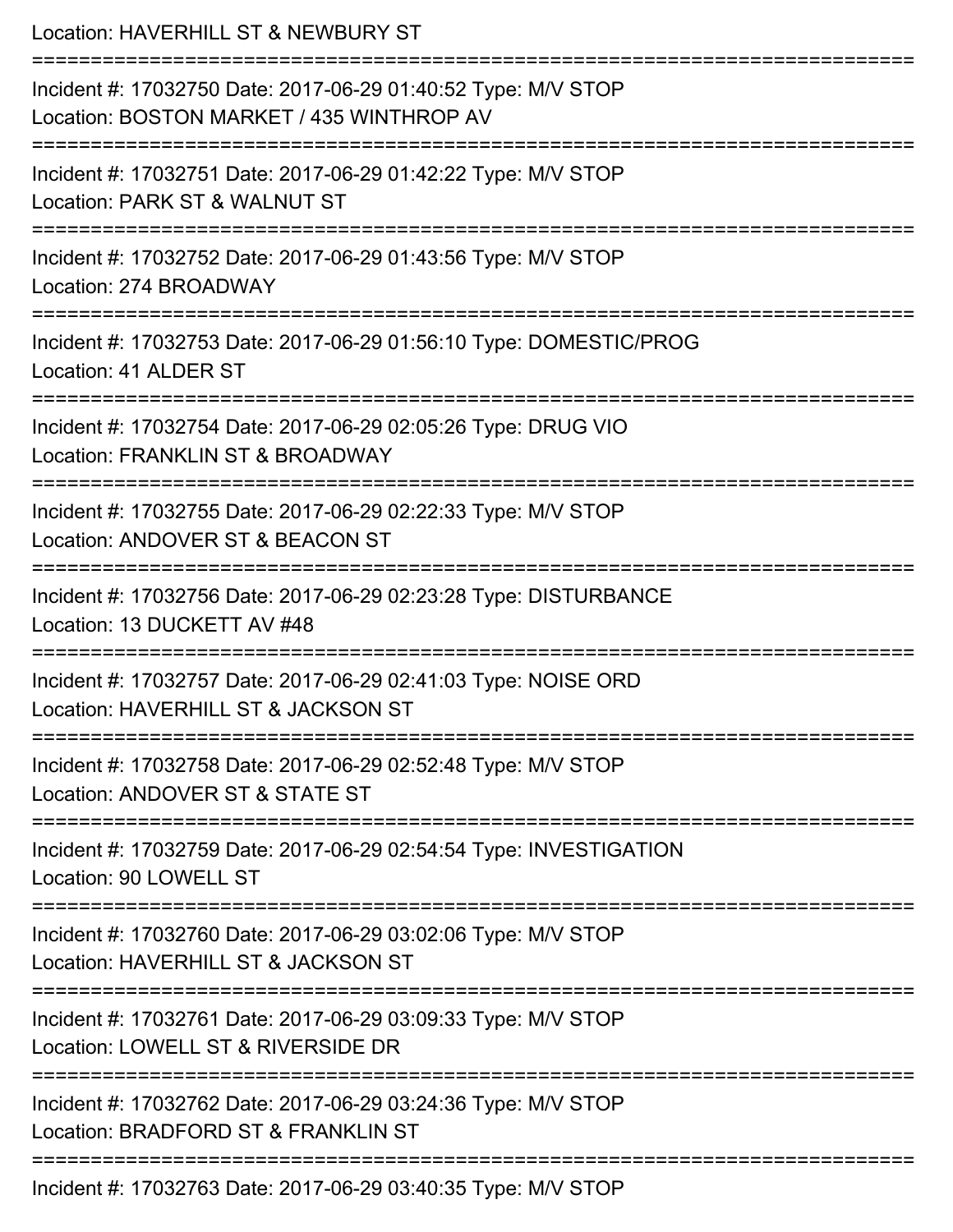| Incident #: 17032764 Date: 2017-06-29 03:53:53 Type: BUILDING CHK<br>Location: COMMONWEALTH HONDA / 1 COMMONWEALTH DR |
|-----------------------------------------------------------------------------------------------------------------------|
| Incident #: 17032765 Date: 2017-06-29 03:58:50 Type: MEDIC SUPPORT<br>Location: 11 HOLT ST #11 FL 2                   |
| Incident #: 17032766 Date: 2017-06-29 04:07:47 Type: M/V STOP<br>Location: ESSEX ST & FRANKLIN ST                     |
| Incident #: 17032767 Date: 2017-06-29 04:22:21 Type: M/V STOP<br>Location: CANAL ST & UNION ST                        |
| Incident #: 17032768 Date: 2017-06-29 04:22:47 Type: M/V STOP<br>Location: DUNKIN DONUTS / 224 WONTHROP AVE           |
| Incident #: 17032769 Date: 2017-06-29 04:36:49 Type: M/V STOP<br>Location: HAVERHILL ST & NEWBURY ST                  |
| Incident #: 17032770 Date: 2017-06-29 05:21:52 Type: CK WELL BEING<br>Location: 35 COMMON ST #106                     |
| Incident #: 17032771 Date: 2017-06-29 06:05:38 Type: AUTO ACC/NO PI<br>Location: AMES ST & OREGON AV                  |
| Incident #: 17032772 Date: 2017-06-29 06:21:23 Type: MAL DAMAGE<br>Location: SPECTOR TECHNOLOGIES / 10 EMBANKMENT RD  |
| Incident #: 17032773 Date: 2017-06-29 06:22:44 Type: WARRANT SERVE<br>Location: 51 BASSWOOD ST FL 3RD                 |
| Incident #: 17032774 Date: 2017-06-29 06:23:02 Type: STOL/MV/PAS<br>Location: 30 NORRIS ST                            |
| Incident #: 17032776 Date: 2017-06-29 06:27:40 Type: B&E/MV/PAST<br><b>Location: 10 ARLINGTON ST</b>                  |
| Incident #: 17032775 Date: 2017-06-29 06:29:57 Type: ALARMS<br>Location: CITY HALL / 200 COMMON ST                    |
| Incident #: 17032777 Date: 2017-06-29 06:48:26 Type: LARCENY/PAST                                                     |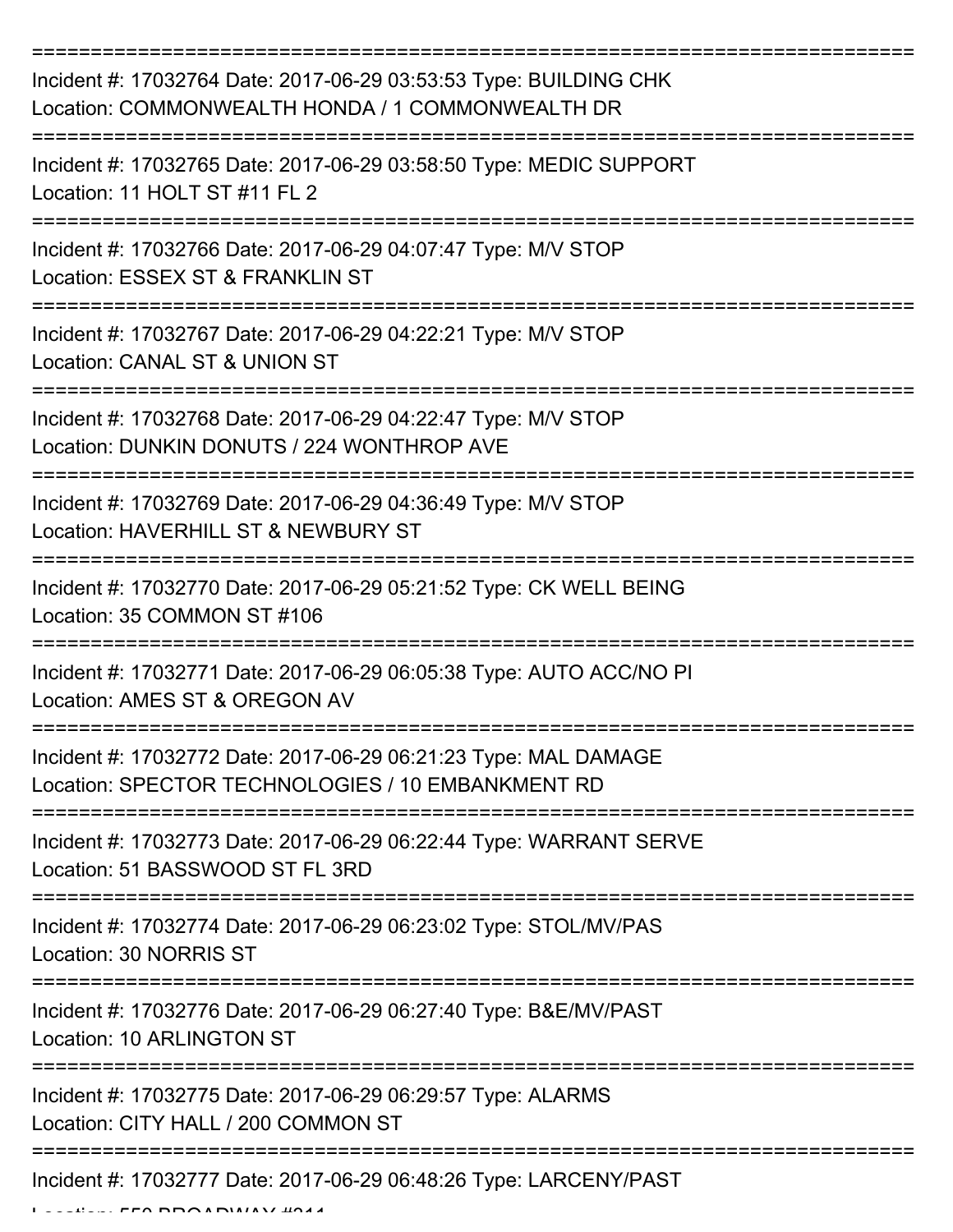| Incident #: 17032778 Date: 2017-06-29 07:45:14 Type: TOW OF M/V<br>Location: 120 BUTLER ST                   |
|--------------------------------------------------------------------------------------------------------------|
| Incident #: 17032779 Date: 2017-06-29 08:03:32 Type: SUS PERS/MV<br>Location: ESSEX ST & MEDFORD ST          |
| Incident #: 17032780 Date: 2017-06-29 08:14:50 Type: WARRANT SERVE<br>Location: METHUEN MASS / 61 ASHLAND AV |
| Incident #: 17032781 Date: 2017-06-29 08:22:55 Type: INVESTIGATION<br>Location: 85 NEWBURY ST                |
| Incident #: 17032782 Date: 2017-06-29 08:24:12 Type: SUS PERS/MV<br>Location: 205 BROADWAY                   |
| Incident #: 17032783 Date: 2017-06-29 08:52:20 Type: LIC PLATE STO<br>Location: 37 SAUNDERS ST               |
| Incident #: 17032784 Date: 2017-06-29 09:09:00 Type: NOTIFICATION<br>Location: 77 EXETER ST                  |
| Incident #: 17032785 Date: 2017-06-29 09:11:05 Type: B&E/MV/PAST<br>Location: 77 S UNION ST #110             |
| Incident #: 17032786 Date: 2017-06-29 09:16:16 Type: M/V STOP<br>Location: 205 BROADWAY                      |
| Incident #: 17032787 Date: 2017-06-29 09:16:29 Type: AUTO ACC/NO PI<br>Location: S UNION ST & MERRIMACK      |
| Incident #: 17032788 Date: 2017-06-29 09:21:32 Type: PARK & WALK<br>Location: BRADFORD ST & BROADWAY         |
| Incident #: 17032789 Date: 2017-06-29 09:24:02 Type: AUTO ACC/NO PI<br>Location: 205 BROADWAY                |
| Incident #: 17032790 Date: 2017-06-29 09:24:40 Type: SUS PERS/MV<br>Location: 257 BROADWAY                   |
| Incident #: 17032791 Date: 2017-06-29 09:26:23 Type: CK WELL BEING                                           |

Location: 210 DDOCDECT CT EL 1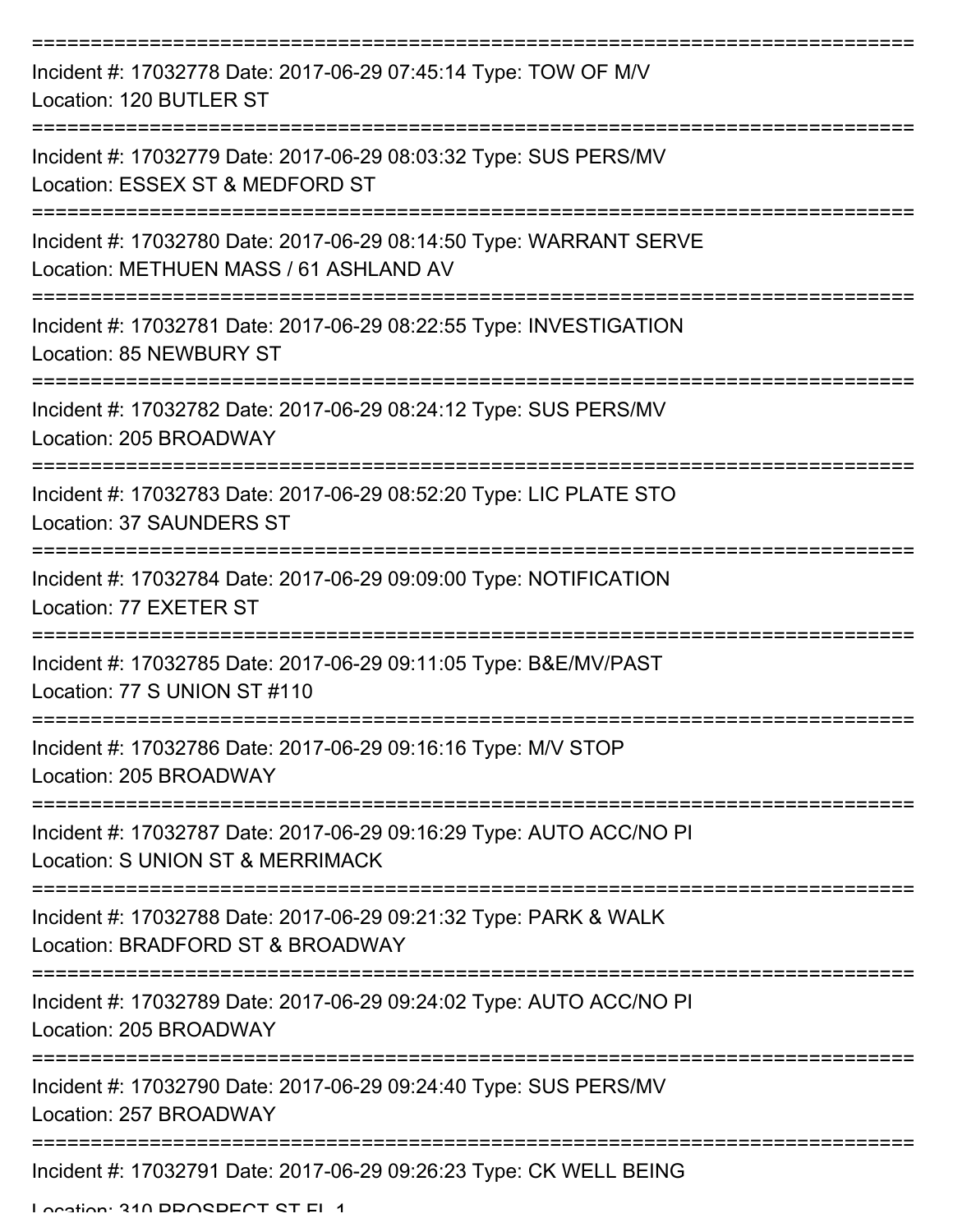| Incident #: 17032793 Date: 2017-06-29 09:43:41 Type: TRESPASSING<br>Location: 11 DIAMOND ST                               |
|---------------------------------------------------------------------------------------------------------------------------|
| Incident #: 17032794 Date: 2017-06-29 09:46:57 Type: AUTO ACC/NO PI<br>Location: 281 SALEM ST                             |
| Incident #: 17032795 Date: 2017-06-29 09:47:53 Type: AUTO ACC/NO PI<br>Location: DUNKIN DONUTS / 61 S UNION ST            |
| Incident #: 17032796 Date: 2017-06-29 09:52:33 Type: AUTO ACC/NO PI<br>Location: NEWTON ST & SALEM ST #NEWTOWN            |
| Incident #: 17032797 Date: 2017-06-29 09:57:38 Type: NOTIFICATION<br>Location: 10 GRAFTON ST #32 FL 3                     |
| Incident #: 17032798 Date: 2017-06-29 09:59:44 Type: PARK & WALK<br>Location: BRADFORD ST & BROADWAY<br>================= |
| Incident #: 17032799 Date: 2017-06-29 10:01:53 Type: THREATS<br>Location: 121 GARDEN ST FL 2                              |
| Incident #: 17032800 Date: 2017-06-29 10:11:30 Type: SUS PERS/MV<br>Location: BRADFORD ST & BROADWAY                      |
| Incident #: 17032801 Date: 2017-06-29 10:20:23 Type: MAN DOWN<br>Location: 18 BROADWAY                                    |
| Incident #: 17032802 Date: 2017-06-29 10:26:25 Type: SUS PERS/MV<br>Location: AUBURN ST & CROSS ST                        |
| Incident #: 17032804 Date: 2017-06-29 10:31:21 Type: MISSING PERS<br>Location: LAWRENCE HIGH SCHOOL / 70 N PARISH RD      |
| Incident #: 17032803 Date: 2017-06-29 10:31:52 Type: RECOV/STOL/MV<br>Location: MARKET ST & OSGOOD ST                     |
| Incident #: 17032805 Date: 2017-06-29 10:37:07 Type: SUS PERS/MV<br>Location: 131 SARATOGA ST                             |
| Incident #: 17032806 Date: 2017-06-29 10:38:50 Type: 911 HANG UP<br>Location: CUILMETTE CCHOOL 190 DODIMELL ST            |

Location: GUILMETTE SCHOOL / 80 BODWELL ST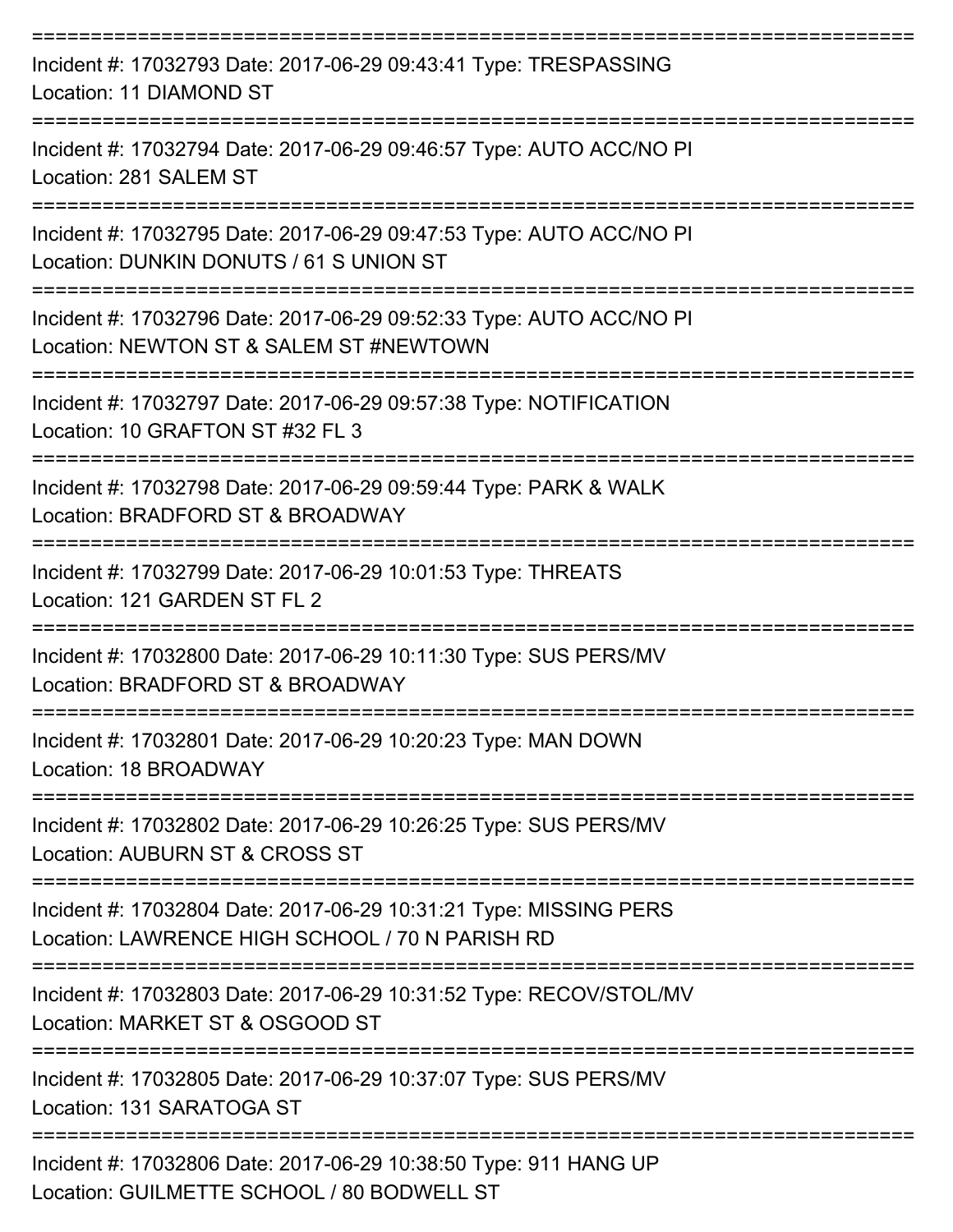| Incident #: 17032807 Date: 2017-06-29 10:44:35 Type: SUS PERS/MV<br>Location: AUBURN ST & CROSS ST                           |
|------------------------------------------------------------------------------------------------------------------------------|
| :========================<br>Incident #: 17032808 Date: 2017-06-29 10:51:49 Type: M/V STOP<br>Location: ESSEX ST & MARGIN ST |
| Incident #: 17032809 Date: 2017-06-29 10:54:38 Type: TOW OF M/V<br>Location: 198 ESSEX ST<br>===================             |
| Incident #: 17032810 Date: 2017-06-29 10:57:09 Type: M/V STOP<br>Location: 46 MELROSE ST                                     |
| Incident #: 17032811 Date: 2017-06-29 10:59:32 Type: MEDIC SUPPORT<br>Location: 371 MARKET ST                                |
| Incident #: 17032812 Date: 2017-06-29 11:18:07 Type: M/V STOP<br>Location: 133 LAWRENCE ST                                   |
| Incident #: 17032813 Date: 2017-06-29 11:18:46 Type: M/V STOP<br>Location: 1 PARKER ST<br>------------------------------     |
| Incident #: 17032814 Date: 2017-06-29 11:19:34 Type: PARK & WALK<br>Location: S UNION ST & SALEM ST                          |
| Incident #: 17032815 Date: 2017-06-29 11:25:32 Type: AUTO ACC/NO PI<br>Location: 338 LOWELL ST                               |
| Incident #: 17032816 Date: 2017-06-29 11:29:37 Type: M/V STOP<br>Location: AMESBURY ST & METHUEN ST                          |
| Incident #: 17032817 Date: 2017-06-29 11:45:43 Type: SUS PERS/MV<br>Location: 10 BENNINGTON ST                               |
| Incident #: 17032818 Date: 2017-06-29 12:02:45 Type: ALARM/BURG<br>Location: 49 WEST ST #B                                   |
| Incident #: 17032819 Date: 2017-06-29 12:04:37 Type: AUTO ACC/NO PI<br>Location: 496 BROADWAY                                |
| Incident #: 17032820 Date: 2017-06-29 12:05:56 Type: M/V STOP<br>Location: ABBOTT ST & FOSTER ST                             |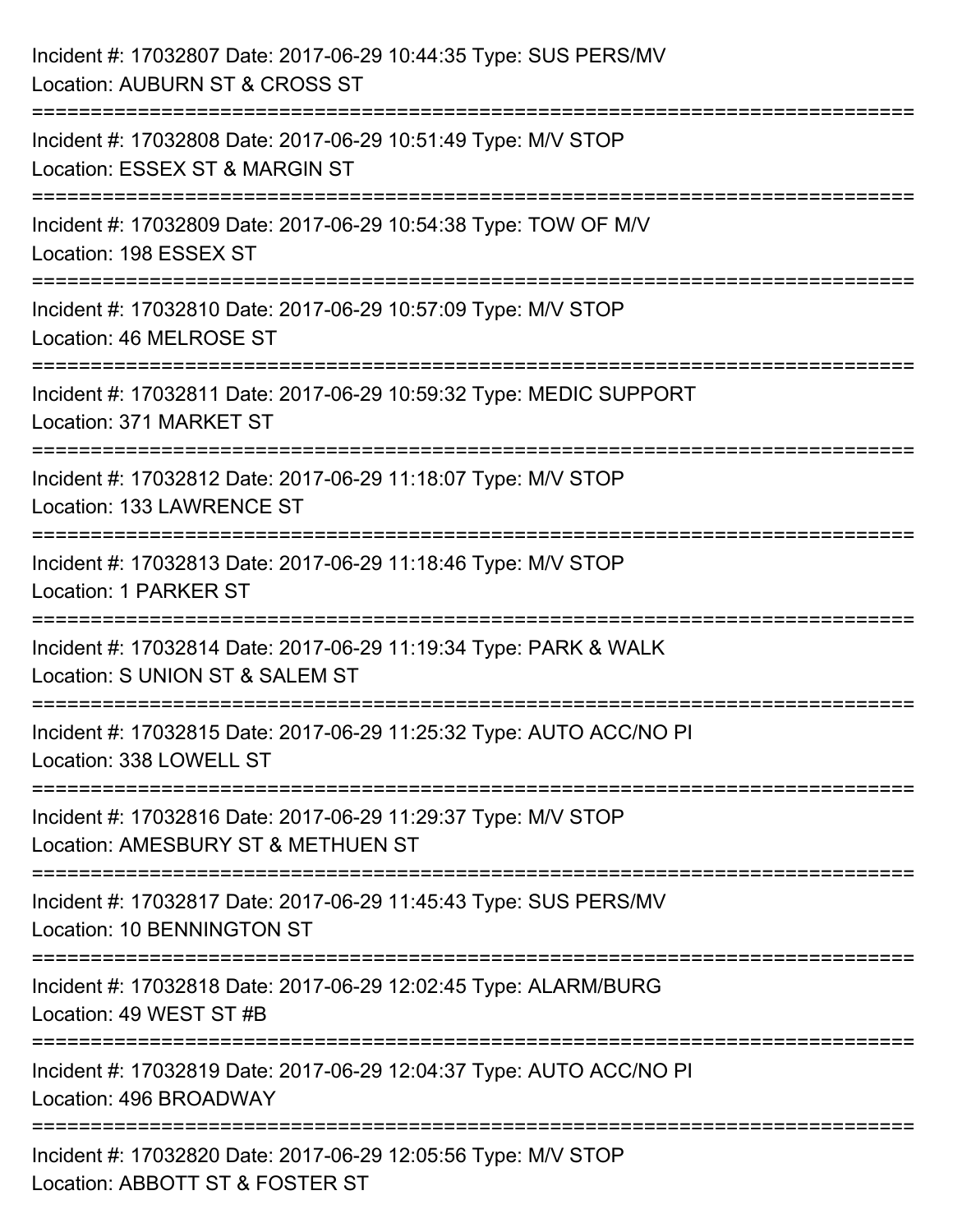| Incident #: 17032821 Date: 2017-06-29 12:17:30 Type: AUTO ACC/NO PI<br>Location: 205 BROADWAY                                                                    |
|------------------------------------------------------------------------------------------------------------------------------------------------------------------|
| Incident #: 17032822 Date: 2017-06-29 12:27:15 Type: SEX OFFENDER<br>Location: 90 LOWELL ST                                                                      |
| Incident #: 17032823 Date: 2017-06-29 12:28:37 Type: LARCENY/MV/PAST<br>Location: 62 JUNIPER ST                                                                  |
| Incident #: 17032824 Date: 2017-06-29 12:31:12 Type: SUS PERS/MV<br>Location: 550 BROADWAY                                                                       |
| Incident #: 17032825 Date: 2017-06-29 12:33:00 Type: M/V STOP<br>Location: BERKELEY ST & KNOX ST                                                                 |
| Incident #: 17032826 Date: 2017-06-29 12:34:40 Type: MISSING PERS<br>Location: 455 HAMPSHIRE ST                                                                  |
| Incident #: 17032827 Date: 2017-06-29 12:38:19 Type: PARK & WALK<br>Location: BRADFORD ST & BROADWAY<br>:================<br>=================================== |
| Incident #: 17032828 Date: 2017-06-29 12:44:02 Type: SUS PERS/MV<br>Location: 67 WINTHROP AV                                                                     |
| Incident #: 17032829 Date: 2017-06-29 12:46:26 Type: ROBBERY ARMED<br>Location: BROADWAY & FLORENCE ST                                                           |
| Incident #: 17032831 Date: 2017-06-29 13:00:56 Type: CK WELL BEING<br>Location: COMMON ST & NEWBURY ST                                                           |
| Incident #: 17032830 Date: 2017-06-29 13:01:12 Type: AUTO ACC/NO PI<br>Location: 39 WINTER ST                                                                    |
| Incident #: 17032832 Date: 2017-06-29 13:13:21 Type: DISTURBANCE<br>Location: 6 OAKLAND RD                                                                       |
| Incident #: 17032833 Date: 2017-06-29 13:15:07 Type: AUTO ACC/PI<br>Location: BAILEY ST & FOSTER ST                                                              |
| Incident #: 17032834 Date: 2017-06-29 13:55:40 Type: ANIMAL COMPL<br>Location: 20 HOLLY ST                                                                       |

===========================================================================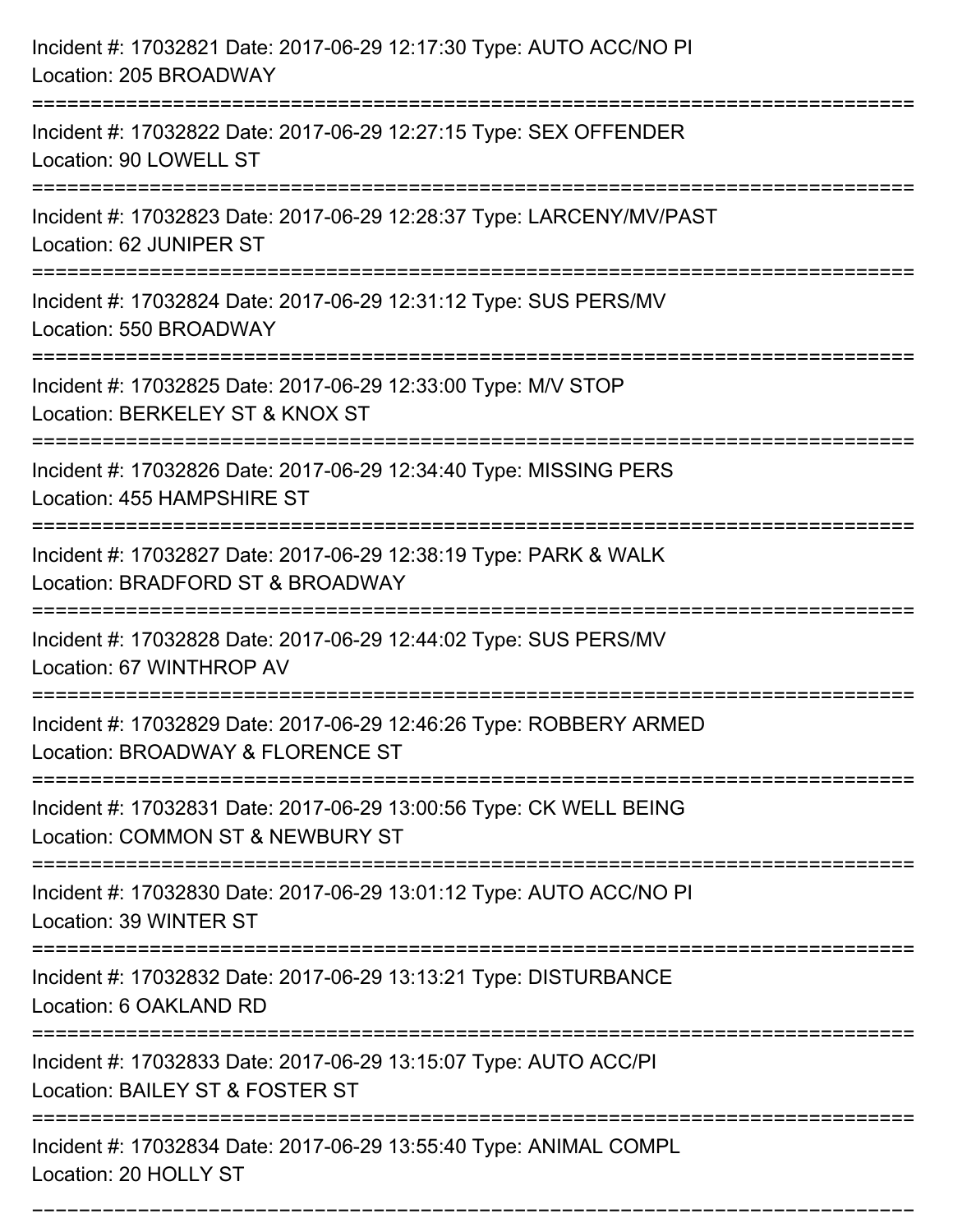| Location: CHESTER ST & S BROADWAY<br>:======================                                                                |
|-----------------------------------------------------------------------------------------------------------------------------|
| Incident #: 17032836 Date: 2017-06-29 14:27:28 Type: DISTURBANCE<br>Location: 75 MANCHESTER ST                              |
| Incident #: 17032837 Date: 2017-06-29 14:28:52 Type: HIT & RUN M/V<br>Location: 60 MYRTLE ST                                |
| Incident #: 17032838 Date: 2017-06-29 14:32:15 Type: HIT & RUN M/V<br>Location: 36 HAVERHILL ST                             |
| Incident #: 17032839 Date: 2017-06-29 14:34:09 Type: SUS PERS/MV<br>Location: ABBOTT ST & SHAWSHEEN RD<br>================= |
| Incident #: 17032840 Date: 2017-06-29 15:04:44 Type: MAN DOWN<br>Location: 29 BARKER ST                                     |
| Incident #: 17032841 Date: 2017-06-29 15:11:42 Type: M/V STOP<br>Location: 257 FARNHAM ST<br>============================== |
| Incident #: 17032842 Date: 2017-06-29 15:14:58 Type: KEEP PEACE<br>Location: 6 OAKLAND RD                                   |
| Incident #: 17032843 Date: 2017-06-29 15:26:17 Type: LOCKOUT<br>Location: 118 WALNUT ST FL 1                                |
| Incident #: 17032844 Date: 2017-06-29 15:31:23 Type: NOTIFICATION<br>Location: 624 HOWARD ST #1                             |
| Incident #: 17032845 Date: 2017-06-29 15:32:26 Type: DRUG VIO<br>Location: 700 ESSEX ST                                     |
| Incident #: 17032846 Date: 2017-06-29 15:43:51 Type: M/V STOP<br>Location: AMESBURY ST & LAWRENCE ST                        |
| Incident #: 17032847 Date: 2017-06-29 15:46:32 Type: MV/BLOCKING<br>Location: 24 MAY ST                                     |
| Incident #: 17032848 Date: 2017-06-29 15:50:00 Type: SUS PERS/MV<br>Location: 73 WINTHROP AV #D                             |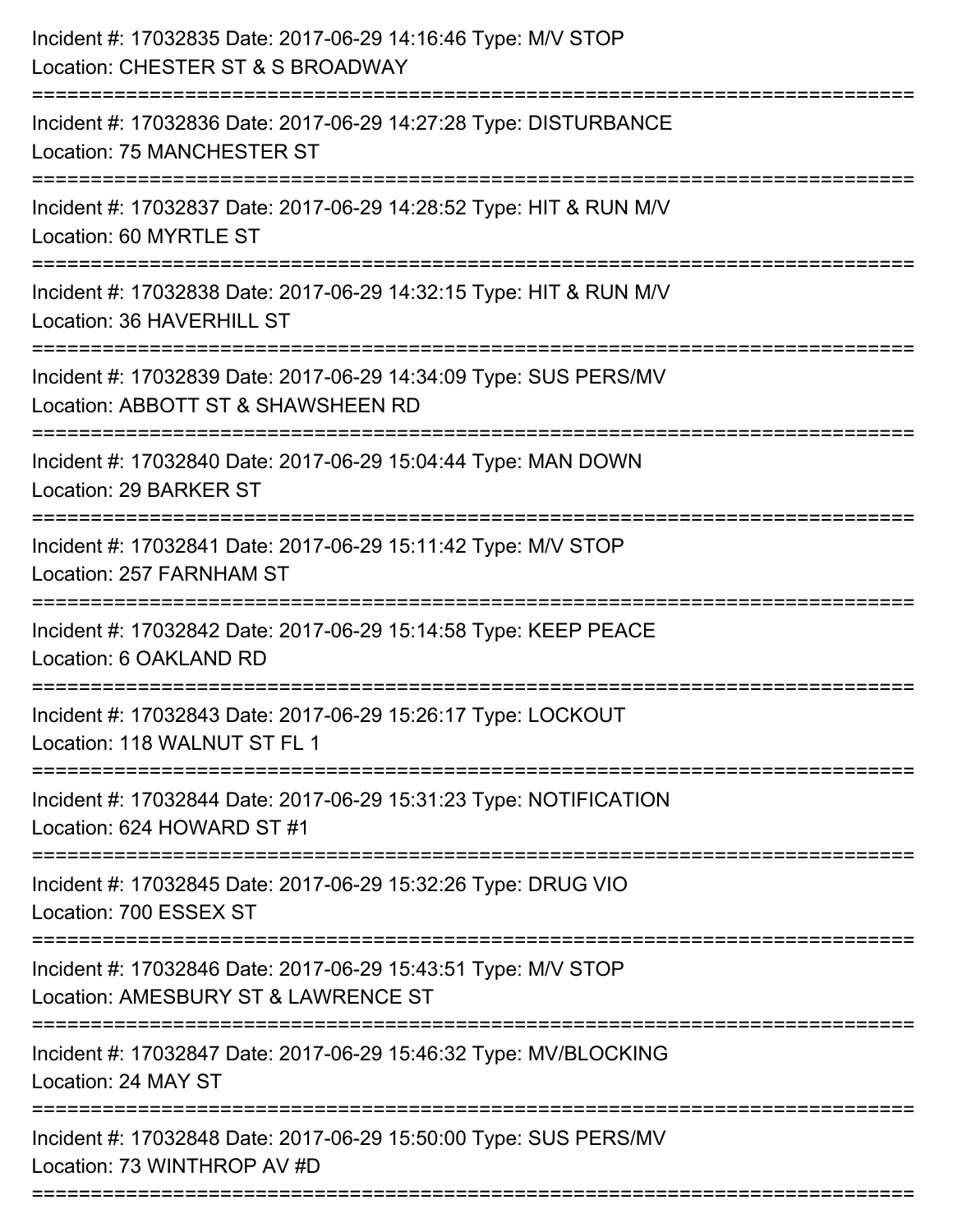Location: 128 BOWDOIN ST #A

| Incident #: 17032850 Date: 2017-06-29 16:09:42 Type: NOISE ORD<br>Location: 210 BROADWAY                 |
|----------------------------------------------------------------------------------------------------------|
| Incident #: 17032851 Date: 2017-06-29 16:09:48 Type: B&E/PAST<br>Location: 15 UNION ST                   |
| Incident #: 17032852 Date: 2017-06-29 16:13:40 Type: SUICIDE ATTEMPT<br>Location: 222 ESSEX ST           |
| Incident #: 17032854 Date: 2017-06-29 16:16:11 Type: MV/BLOCKING<br>Location: 347 LAWRENCE               |
| Incident #: 17032853 Date: 2017-06-29 16:18:11 Type: 209A/SERVE<br>Location: 96 CROSS ST                 |
| Incident #: 17032855 Date: 2017-06-29 16:21:00 Type: LARCENY/PAST<br>Location: 46 HOLLY ST               |
| Incident #: 17032863 Date: 2017-06-29 16:24:05 Type: FRAUD<br>Location: 26 STEINER ST                    |
| Incident #: 17032856 Date: 2017-06-29 16:24:27 Type: FIGHT<br>Location: 77 S UNION ST                    |
| Incident #: 17032857 Date: 2017-06-29 16:25:10 Type: 209A/SERVE<br>Location: 28 WARWICK ST               |
| Incident #: 17032858 Date: 2017-06-29 16:34:48 Type: 209A/SERVE<br>Location: 9 BODWELL ST                |
| Incident #: 17032859 Date: 2017-06-29 16:36:52 Type: 911 HANG UP<br>Location: 354 MERRIMACK ST #307      |
| Incident #: 17032860 Date: 2017-06-29 16:37:48 Type: MAL DAMAGE<br>Location: 87 JAMAICA ST               |
| Incident #: 17032861 Date: 2017-06-29 16:42:01 Type: SUICIDE ATTEMPT<br>Location: 198 JACKSON ST #5 FL 2 |
|                                                                                                          |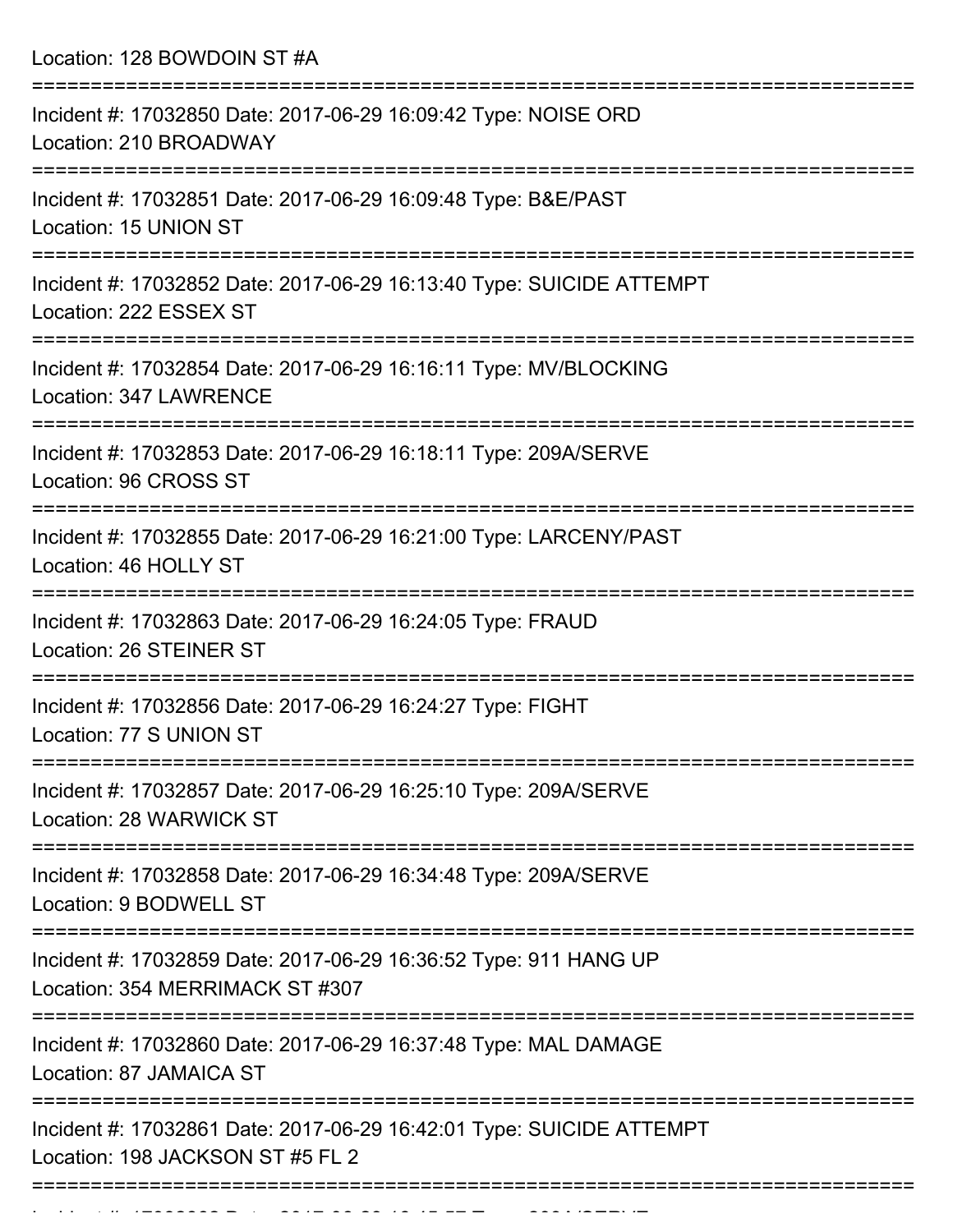| Incident #: 17032864 Date: 2017-06-29 16:53:01 Type: KEEP PEACE<br>Location: 14 WOOD LN                |
|--------------------------------------------------------------------------------------------------------|
| Incident #: 17032865 Date: 2017-06-29 17:00:46 Type: GENERAL SERV<br>Location: 54 IRENE ST             |
| Incident #: 17032866 Date: 2017-06-29 17:04:11 Type: SUS PERS/MV<br>Location: 56 GROTON ST             |
| Incident #: 17032867 Date: 2017-06-29 17:06:20 Type: NOTIFICATION<br>Location: 125 WALNUT ST FL 1      |
| Incident #: 17032868 Date: 2017-06-29 17:20:13 Type: MEDIC SUPPORT<br>Location: 616 ESSEX ST           |
| Incident #: 17032869 Date: 2017-06-29 17:21:47 Type: M/V STOP<br>Location: S BROADWAY & WEARE ST       |
| Incident #: 17032870 Date: 2017-06-29 17:24:18 Type: M/V STOP<br>Location: S BROADWAY & WEARE ST       |
| Incident #: 17032871 Date: 2017-06-29 17:31:28 Type: CIVIL PROB<br>Location: 65 BOXFORD ST             |
| Incident #: 17032872 Date: 2017-06-29 17:35:50 Type: INVEST CONT<br>Location: 90 LOWELL ST             |
| Incident #: 17032873 Date: 2017-06-29 17:36:56 Type: M/V STOP<br>Location: CHICKERING ST & WINTHROP AV |
| Incident #: 17032874 Date: 2017-06-29 17:37:40 Type: INVEST CONT<br>Location: 19 KIRK ST               |
| Incident #: 17032875 Date: 2017-06-29 17:39:39 Type: ASSIST FIRE<br>Location: 44 MELVIN ST #9-2        |
| Incident #: 17032876 Date: 2017-06-29 17:43:54 Type: SUS PERS/MV<br>Location: 35 FLORAL ST             |
|                                                                                                        |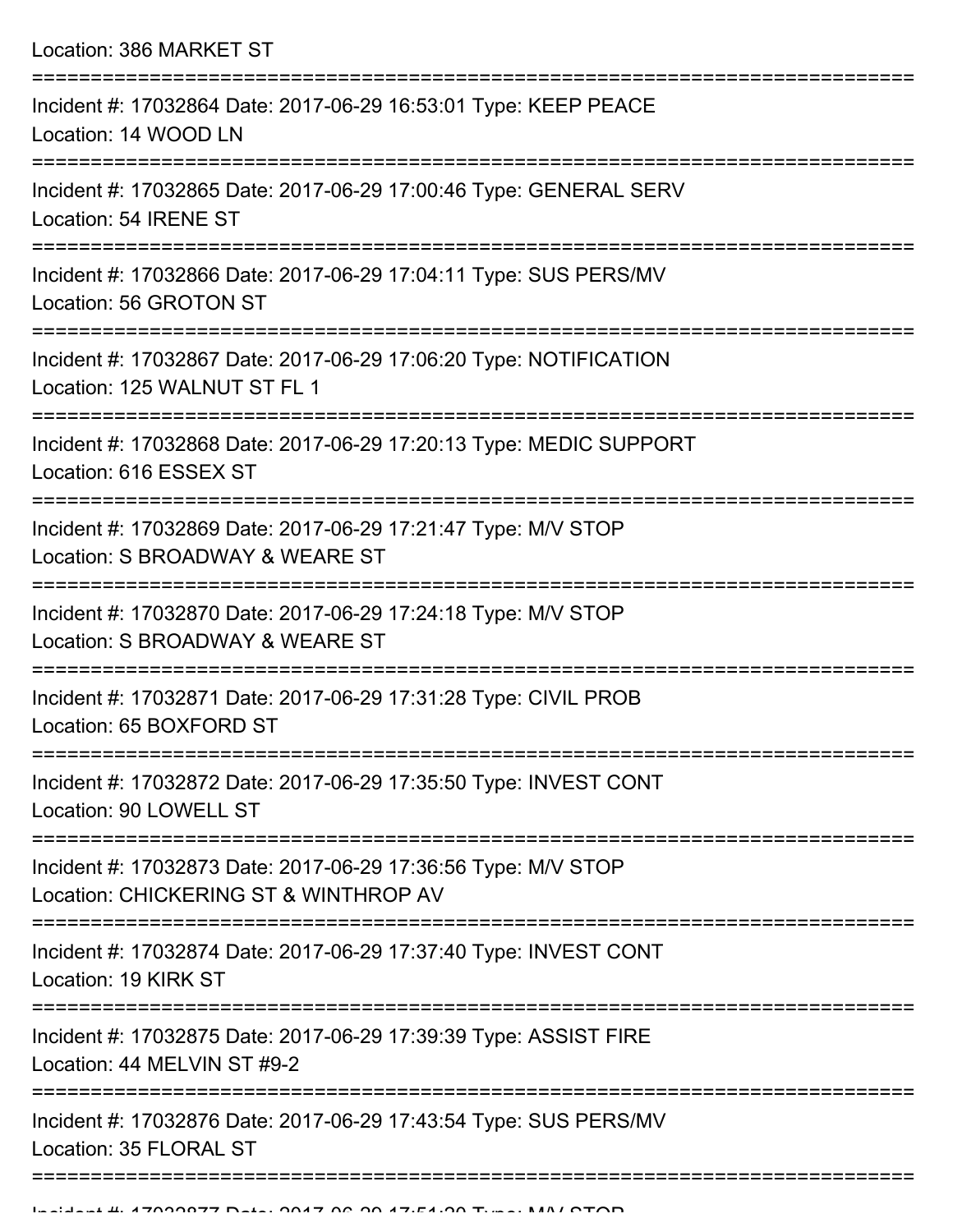| Location: 73 WINTHROP AV                                                                           |
|----------------------------------------------------------------------------------------------------|
| Incident #: 17032878 Date: 2017-06-29 17:51:53 Type: SUS PERS/MV<br>Location: SPEEDWAY / null      |
| Incident #: 17032879 Date: 2017-06-29 17:54:23 Type: ESCORT<br><b>Location: 11 LAWRENCE ST</b>     |
| Incident #: 17032880 Date: 2017-06-29 17:56:21 Type: M/V STOP<br>Location: COMMON ST & JACKSON ST  |
| Incident #: 17032881 Date: 2017-06-29 18:02:50 Type: M/V STOP<br>Location: 227 OSGOOD ST           |
| Incident #: 17032882 Date: 2017-06-29 18:07:07 Type: M/V STOP<br>Location: AMESBURY ST & COMMON ST |
| Incident #: 17032883 Date: 2017-06-29 18:09:19 Type: CK WELL BEING<br>Location: 186 OLIVE AV       |
| Incident #: 17032885 Date: 2017-06-29 18:10:40 Type: HARASSMENT<br>Location: 105 ANDOVER ST        |
| Incident #: 17032884 Date: 2017-06-29 18:11:37 Type: M/V STOP<br>Location: BOAT RAMP               |
| Incident #: 17032886 Date: 2017-06-29 18:14:38 Type: M/V STOP<br>Location: 700 ESSEX ST            |
| Incident #: 17032887 Date: 2017-06-29 18:18:10 Type: SUS PERS/MV<br>Location: 370 BROADWAY         |
| Incident #: 17032888 Date: 2017-06-29 18:32:12 Type: 209A/SERVE<br>Location: 10 EXETER ST          |
| Incident #: 17032889 Date: 2017-06-29 18:34:33 Type: M/V STOP<br>Location: BROADWAY & ESSEX ST     |
| Incident #: 17032890 Date: 2017-06-29 18:43:31 Type: M/V STOP<br>Location: NEWBURY ST & ORCHARD ST |
| $J$ poident #: 17022001 Dete: 2017 06 20 10:45:54 Type: MANI DOMAI                                 |

Incident #: 17032891 Date: 2017-06-29 18:45:54 Type: MAN DOWN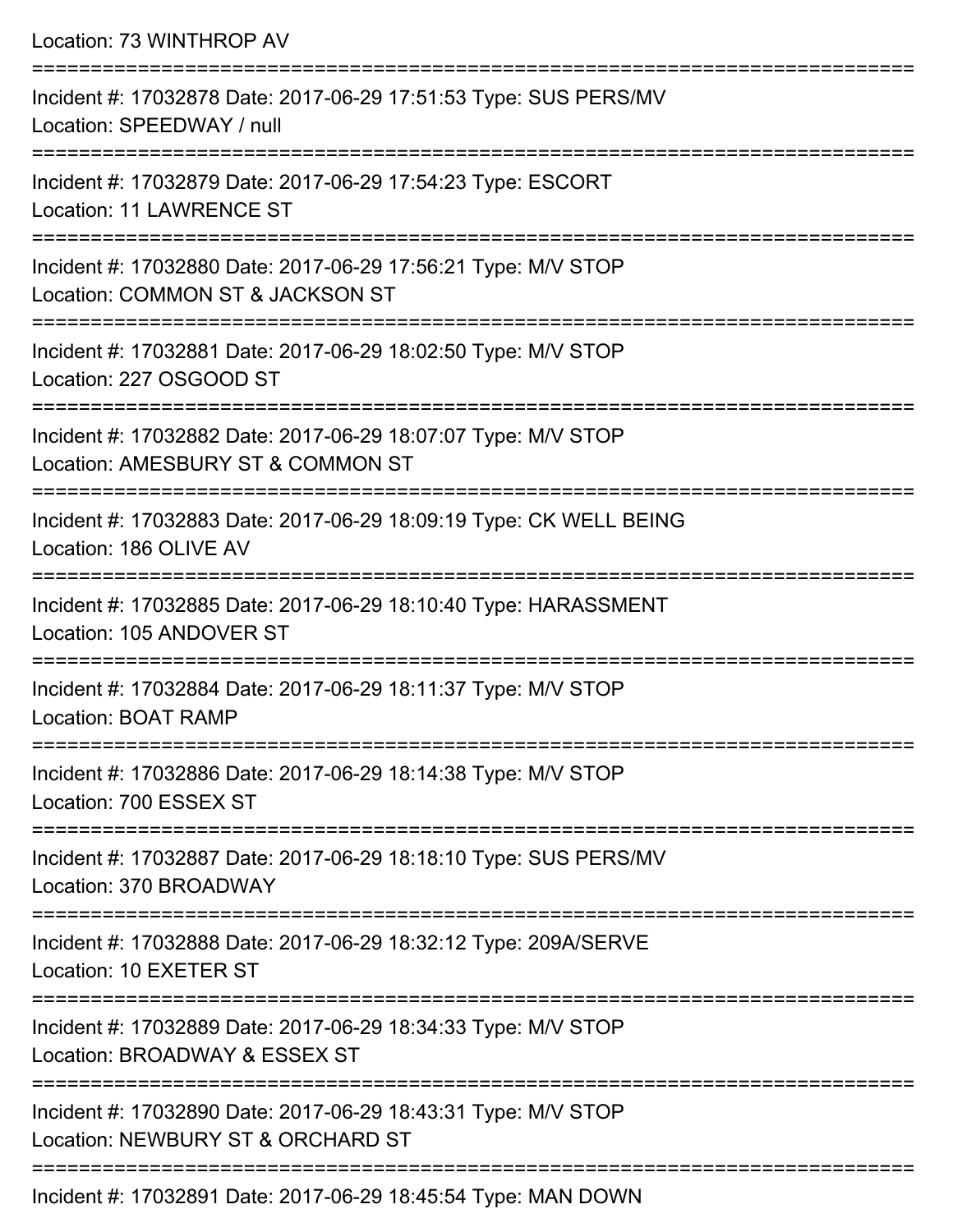| Incident #: 17032892 Date: 2017-06-29 18:47:51 Type: 209A/SERVE<br>Location: 61 E DALTON ST                             |
|-------------------------------------------------------------------------------------------------------------------------|
| Incident #: 17032893 Date: 2017-06-29 18:48:52 Type: M/V STOP<br>Location: 377 ESSEX ST                                 |
| Incident #: 17032894 Date: 2017-06-29 18:53:56 Type: 209A/SERVE<br>Location: 143 S UNION ST                             |
| Incident #: 17032895 Date: 2017-06-29 18:54:55 Type: SUICIDE ATTEMPT<br>Location: CENTRAL BRIDGE / 0 MERRIMACK ST       |
| Incident #: 17032896 Date: 2017-06-29 18:58:52 Type: VIO 209A<br>Location: 24 HILLTOP AV                                |
| Incident #: 17032897 Date: 2017-06-29 19:00:32 Type: ALARM/BURG<br>Location: UNITED METHODIST CHURCH / 207 HAVERHILL ST |
| Incident #: 17032898 Date: 2017-06-29 19:03:25 Type: SUS PERS/MV<br>Location: 111 FOSTER ST                             |
| Incident #: 17032899 Date: 2017-06-29 19:14:22 Type: M/V STOP<br>Location: BROADWAY & BROADWAY CT                       |
| Incident #: 17032900 Date: 2017-06-29 19:15:38 Type: 209A/SERVE<br>Location: 231 BRUCE ST                               |
| Incident #: 17032901 Date: 2017-06-29 19:17:39 Type: SUS PERS/MV<br>Location: 326 MARKET ST                             |
| Incident #: 17032902 Date: 2017-06-29 19:18:32 Type: MEDIC SUPPORT<br>Location: 62 NEWBURY ST                           |
| Incident #: 17032903 Date: 2017-06-29 19:34:46 Type: SUS PERS/MV<br>Location: HALLENAN AV & HAVERHILL ST                |
| Incident #: 17032904 Date: 2017-06-29 19:37:51 Type: SUS PERS/MV<br><b>Location: FRONT ST</b>                           |
| Incident #: 17032905 Date: 2017-06-29 19:40:00 Type: ANIMAL COMPL                                                       |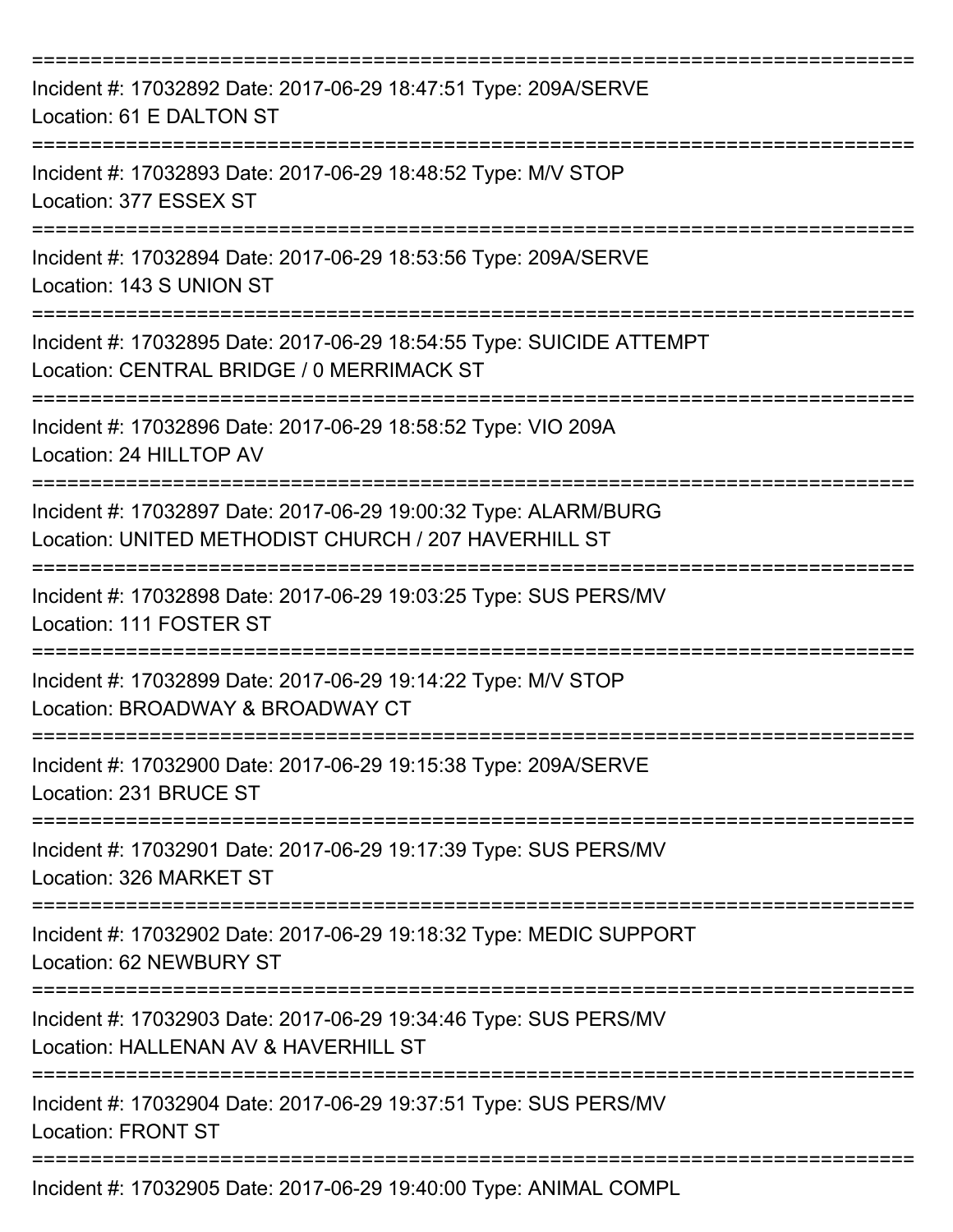| Incident #: 17032906 Date: 2017-06-29 19:40:46 Type: M/V STOP<br>Location: E HAVERHILL ST & YOUNG AV                   |
|------------------------------------------------------------------------------------------------------------------------|
| Incident #: 17032907 Date: 2017-06-29 19:57:43 Type: A&B PAST<br>Location: 24 CEDAR ST                                 |
| Incident #: 17032908 Date: 2017-06-29 20:11:22 Type: ALARM/BURG<br>Location: LAWRENCE BOYS + GIRLS CLUB / 136 WATER ST |
| Incident #: 17032909 Date: 2017-06-29 20:15:25 Type: DISTURBANCE<br>Location: 57 WOODLAND ST FL 2                      |
| Incident #: 17032910 Date: 2017-06-29 20:25:54 Type: MAN DOWN<br>Location: CHESTNUT ST & LAWRENCE ST                   |
| Incident #: 17032911 Date: 2017-06-29 20:36:23 Type: INVEST CONT<br>Location: 550 BROADWAY                             |
| Incident #: 17032913 Date: 2017-06-29 20:39:54 Type: THREATS<br>Location: 5 JACKSON CT                                 |
| Incident #: 17032912 Date: 2017-06-29 20:40:29 Type: TRESPASSING<br>Location: 360 BROADWAY                             |
| Incident #: 17032914 Date: 2017-06-29 20:49:16 Type: CK WELL BEING<br>Location: 21 SANBORN ST                          |
| Incident #: 17032915 Date: 2017-06-29 21:15:23 Type: SUS PERS/MV<br>Location: 111 S UNION ST                           |
| Incident #: 17032916 Date: 2017-06-29 21:21:04 Type: MAL DAMAGE<br>Location: 155 EASTON ST                             |
| Incident #: 17032917 Date: 2017-06-29 21:24:42 Type: DRUG VIO<br>Location: 274 WILLIAM ST                              |
| Incident #: 17032918 Date: 2017-06-29 21:26:14 Type: NOISE ORD<br>Location: GROTON ST & S BROADWAY                     |
| Incident #: 17032919 Date: 2017-06-29 21:32:43 Type: 911 HANG UP                                                       |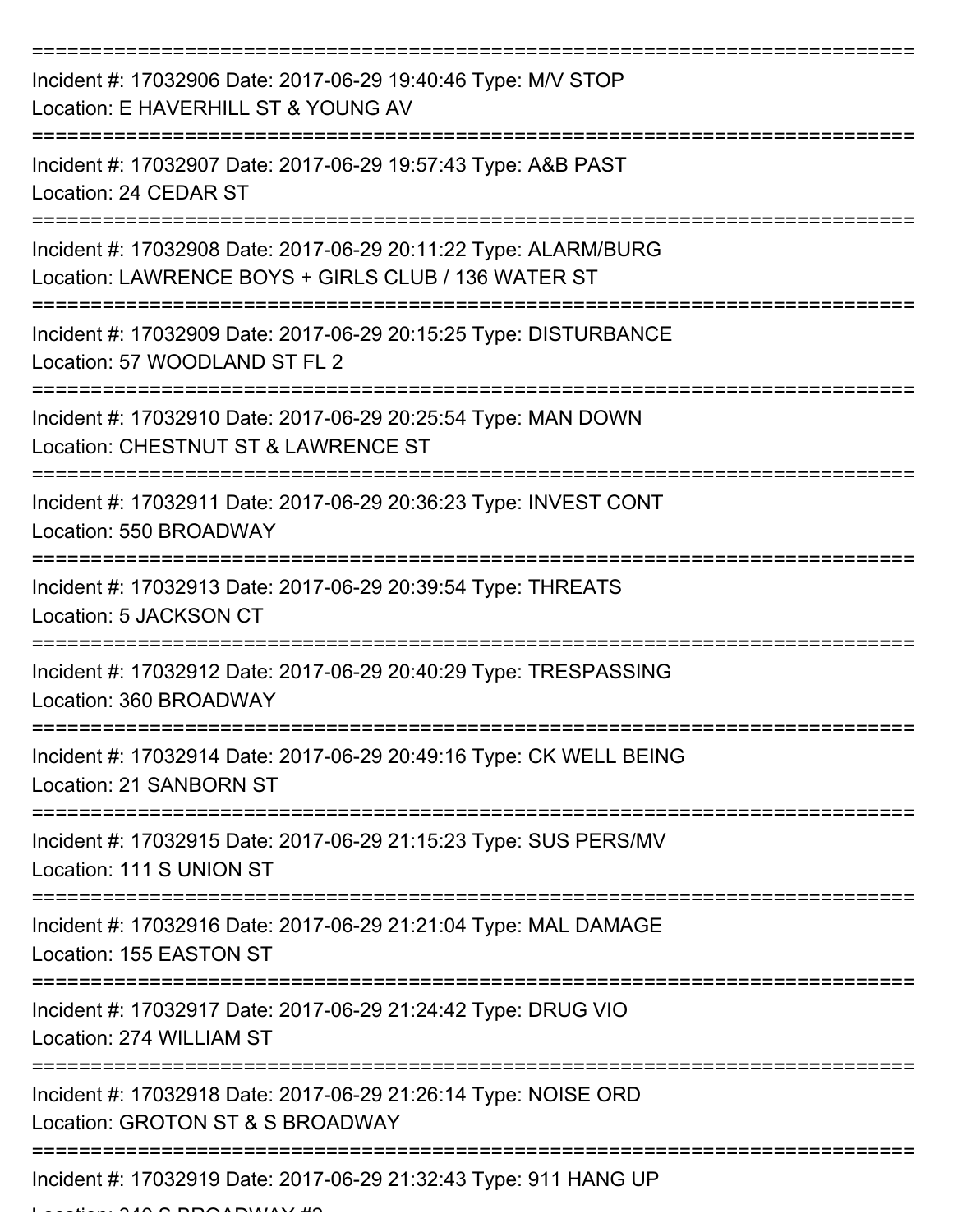| Incident #: 17032920 Date: 2017-06-29 21:40:32 Type: M/V STOP<br>Location: 246 BAILEY ST                    |
|-------------------------------------------------------------------------------------------------------------|
| Incident #: 17032921 Date: 2017-06-29 21:43:29 Type: HIT & RUN M/V<br>Location: AMESBURY ST & COMMON ST     |
| Incident #: 17032922 Date: 2017-06-29 21:44:16 Type: NOISE ORD<br>Location: GARDEN ST & NEWBURY ST          |
| Incident #: 17032923 Date: 2017-06-29 21:44:33 Type: M/V STOP<br>Location: BAILEY ST & SHAWSHEEN RD         |
| Incident #: 17032924 Date: 2017-06-29 21:51:42 Type: M/V STOP<br>Location: ABBOTT ST & OSGOOD ST            |
| Incident #: 17032925 Date: 2017-06-29 21:56:33 Type: TRESPASSING<br>Location: 360 BROADWAY                  |
| Incident #: 17032926 Date: 2017-06-29 22:05:29 Type: ALARM/BURG<br>Location: DEMOULAS MARKET / 700 ESSEX ST |
| Incident #: 17032927 Date: 2017-06-29 22:10:13 Type: NOISE ORD<br>Location: 81 BROOK ST                     |
| Incident #: 17032928 Date: 2017-06-29 22:16:52 Type: M/V STOP<br>Location: EXETER ST & GARFIELD ST          |
| Incident #: 17032929 Date: 2017-06-29 22:18:59 Type: M/V STOP<br>Location: GROTON ST & S BROADWAY           |
| Incident #: 17032930 Date: 2017-06-29 22:19:54 Type: NOISE ORD<br>Location: BROOKFIELD ST & EASTON ST       |
| Incident #: 17032931 Date: 2017-06-29 22:27:04 Type: M/V STOP<br>Location: BROADWAY & MANCHESTER ST         |
| Incident #: 17032932 Date: 2017-06-29 22:32:58 Type: NOISE ORD<br>Location: ESSEX ST & MARGIN ST            |
| Incident #: 17032933 Date: 2017-06-29 22:36:30 Type: M/V STOP                                               |

Location: DODCHESTED ST & S LINIION ST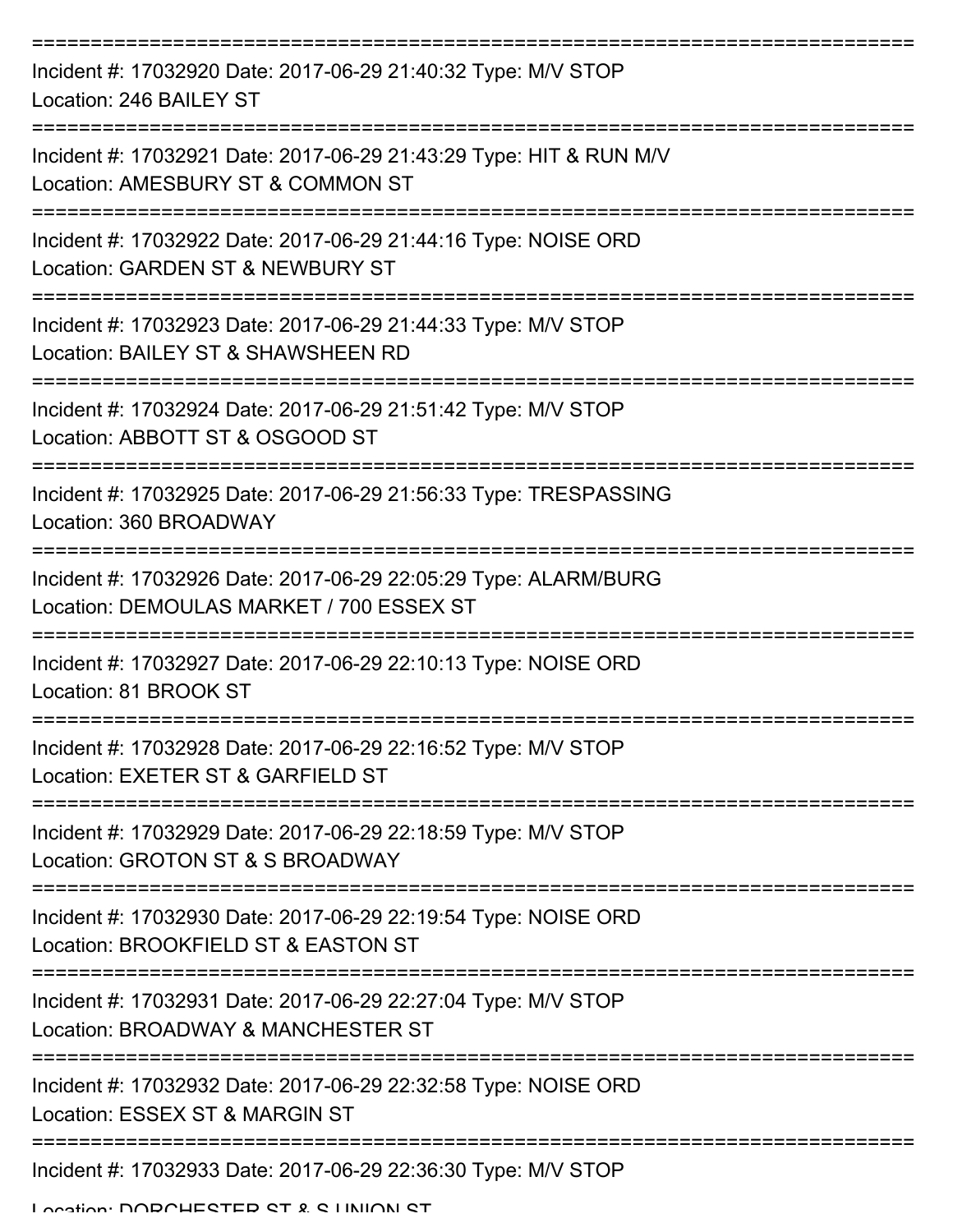| Incident #: 17032934 Date: 2017-06-29 22:39:23 Type: M/V STOP<br>Location: BROADWAY & CEDAR ST<br>============================ |
|--------------------------------------------------------------------------------------------------------------------------------|
| Incident #: 17032935 Date: 2017-06-29 22:39:58 Type: SUS PERS/MV<br>Location: FRANKLIN ST & HAVERHILL ST<br>---------------    |
| Incident #: 17032936 Date: 2017-06-29 22:47:33 Type: UNATENEDCHILD<br>Location: 48 SARATOGA ST                                 |
| Incident #: 17032937 Date: 2017-06-29 22:48:51 Type: NOISE ORD<br>Location: 228 BAILEY ST                                      |
| Incident #: 17032938 Date: 2017-06-29 22:49:43 Type: THREATS/PROG<br>Location: 105 BROADWAY                                    |
| Incident #: 17032939 Date: 2017-06-29 22:54:53 Type: M/V STOP<br>Location: 267 SALEM ST                                        |
| Incident #: 17032940 Date: 2017-06-29 23:04:52 Type: M/V STOP<br>Location: 12 CROSBY ST                                        |
| Incident #: 17032941 Date: 2017-06-29 23:08:16 Type: NOISE ORD<br>Location: 272 BAILEY ST FL 2                                 |
| Incident #: 17032942 Date: 2017-06-29 23:11:51 Type: EXTRA SURVEIL<br>Location: 360 BROADWAY                                   |
| Incident #: 17032943 Date: 2017-06-29 23:12:56 Type: M/V STOP<br>Location: 19 CROSBY ST                                        |
| Incident #: 17032944 Date: 2017-06-29 23:13:23 Type: M/V STOP<br>Location: 21 CROSBY ST                                        |
| Incident #: 17032945 Date: 2017-06-29 23:31:18 Type: M/V STOP<br>Location: FALLS BRIDGE / null                                 |
| Incident #: 17032946 Date: 2017-06-29 23:34:30 Type: DISORDERLY<br>Location: BAILEY ST & FOSTER ST                             |
| Incident #: 17032947 Date: 2017-06-29 23:51:00 Type: SUS PERS/MV<br>$L$ coofian: 04 $H$ $M$ $M$ $H$ $C$ $V$ $C$ $T$            |

Location: 81 HAWLEY ST